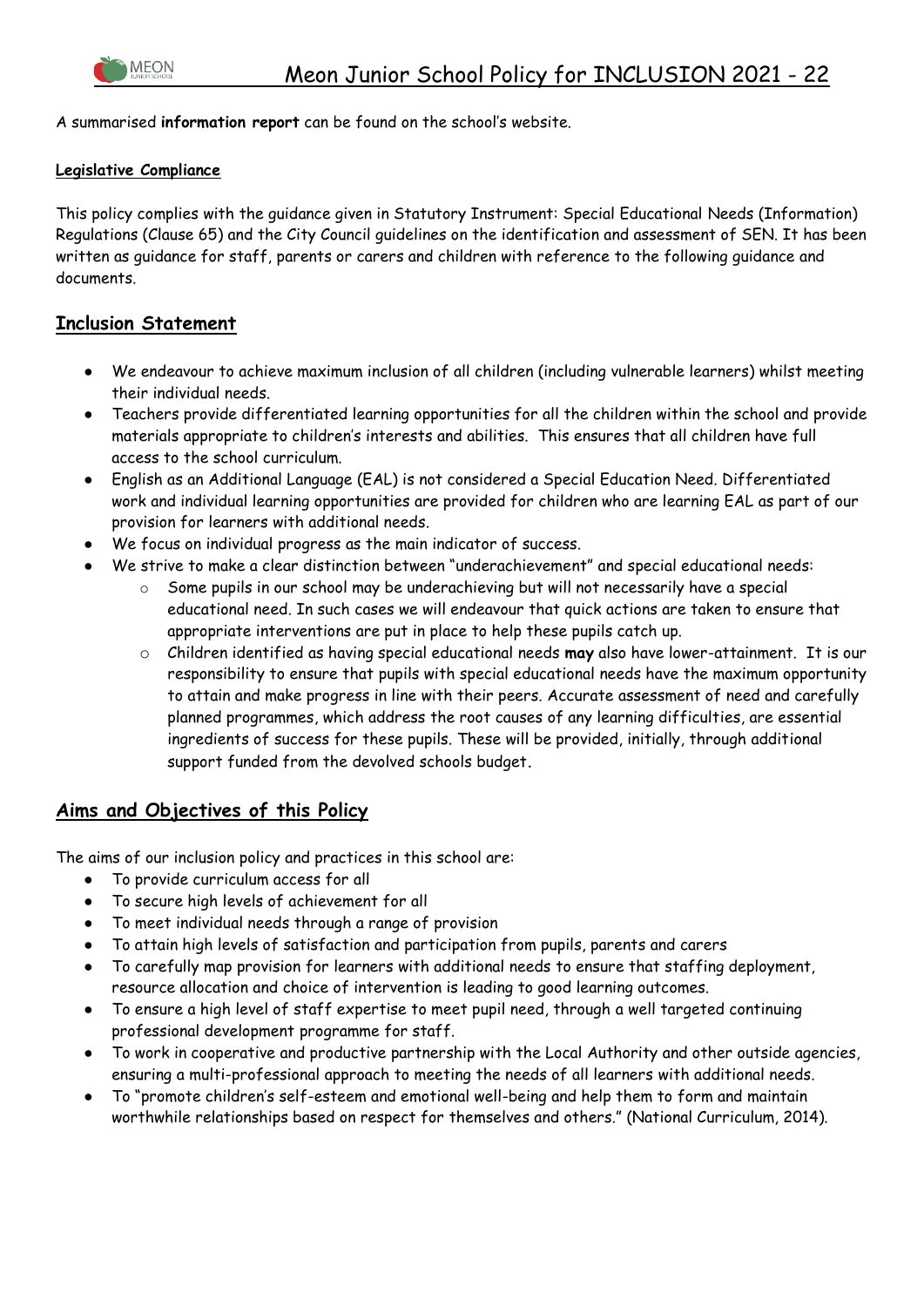### **Roles and Responsibilities**

The head teacher and the governing body have delegated the responsibility for the ongoing implementation of this Inclusion Policy to the Special Educational Needs Coordinator (SENCO).

The headteacher is Mrs S. Paine.

The SENCO is responsible for reporting regularly to the headteacher and the governor with responsibility for SEN on the ongoing effectiveness of this inclusion policy. The named SENCO is Mrs L. Bitri.

The Ethnic Minority Achievement (EMA) Co-ordinator has strategic responsibility for the inclusion of children who have EAL and the achievement of vulnerable ethnic minority groups. The named EMA co-ordinator is Mrs L. Bitri.

The Designated Teacher for Looked After Children (DT) has strategic responsibility for the inclusion of children who are adopted or in local authority care. The named DT is Mrs L. Bitri.

All staff in school have a responsibility for maximising achievement and opportunity of learners with additional needs – specifically, all teachers are teachers of pupils with special educational needs and EAL. Staff are aware of their responsibilities towards all learners and a positive and sensitive attitude is shown towards all pupils at all times.

### **Headteacher – Mrs Sara Paine**

- The head teacher is responsible for monitoring and evaluating the progress of all pupils and for making strategic decisions which will maximise their opportunity to learn
- The head teacher and the governing body will delegate the day to day implementation of this policy to the Special Educational Needs Coordinator (SENCO) and Ethnic Minority Achievement Co-ordinator
- The head teacher will be informed of the progress of all vulnerable learners and any issues with regard to the school's provision in this regard through:
	- analysis of the whole-school pupil progress tracking system
	- maintenance and analysis of school provision maps or action plans
	- pupil progress meetings with individual teachers
	- regular meetings with the SENCO/EMA Co-ordinator
	- discussions and consultations with pupils and parents

#### **Special Educational Needs Coordinator – Mrs L.Bitri**

In line with the recommendations in the SEN Code of Practice 2014, the SENCO will oversee the day- to-day operation of this policy in the following ways:

- Maintenance and analysis of school provision map for vulnerable learners
- Identifying on this provision map a staged list of pupils with special educational needs those in receipt of additional SEN support from the schools devolved budget, those in receipt of High Needs funding and those with Education, Health and Care Needs plans
- Setting up and termly reviews of the SEN Support Plans
- Co-ordinating provision for children with special educational needs
- Liaising with and advising teachers
- Managing other classroom staff involved in supporting vulnerable learners
- Overseeing the records on all children with Special Educational Needs
- Contributing to the in-service training of staff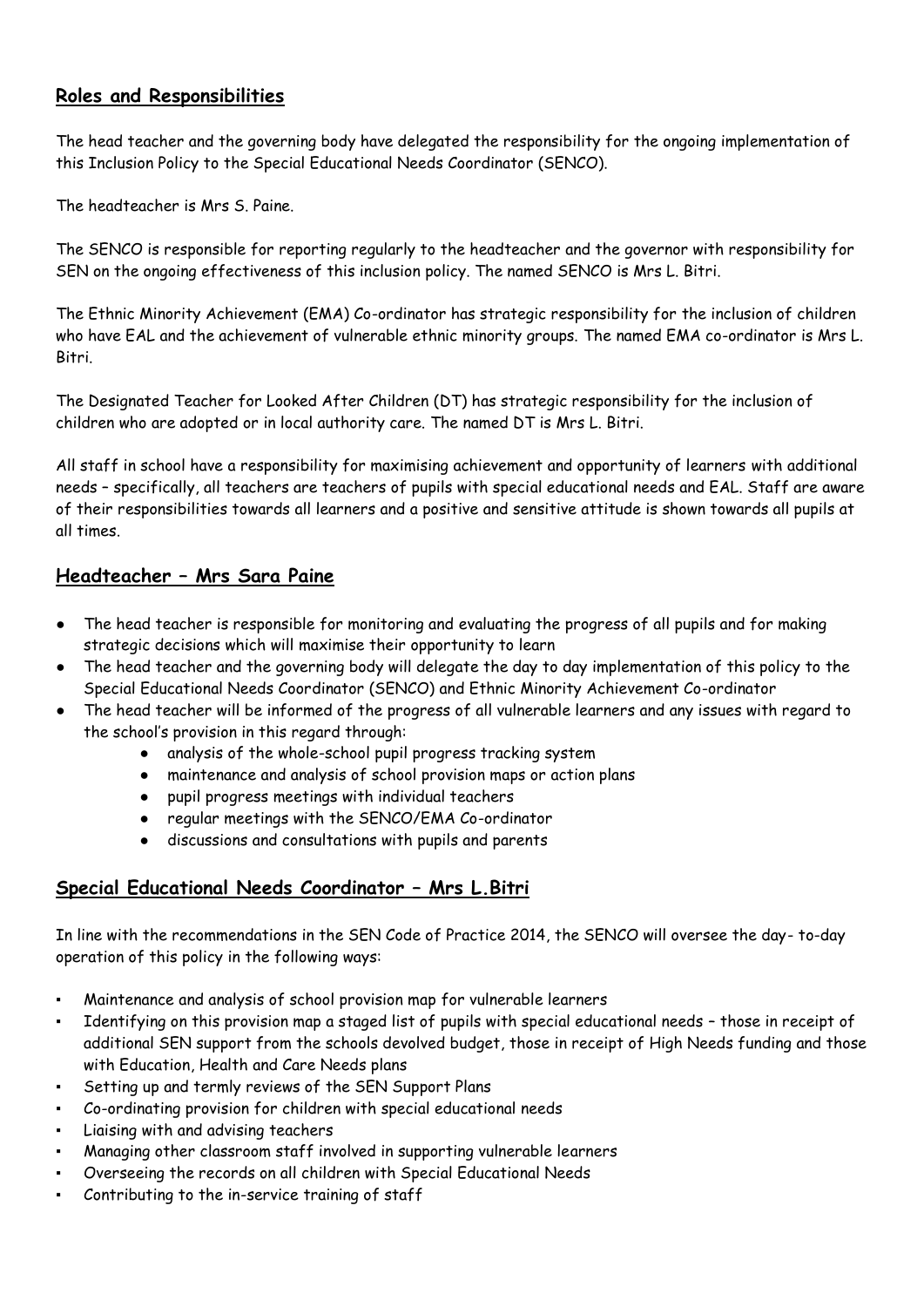- Implementing a programme of person centred Annual Reviews for all pupils with an Education, Health and Care Needs plan. As well as complying with requests from an Education, Health and Care Needs Plan Coordinator to participate in reviews
- Carrying out referral procedures to the Local Authority to request an Education, Health and Care Needs Plan when it is suspected that a pupil may have a special educational need which will require significant support
- Overseeing the smooth running of transition arrangements and transfer of information for pupils with a special educational need
- Liaising and consulting sensitively with parents and families of pupils on the SEN list, keeping them informed of progress and listening to their views of progress, in conjunction with class teachers
- Attending area SENCO network cluster meetings and training as appropriate.
- Liaising with the school's Inclusion Governor, keeping them informed of current issues regarding provision for vulnerable learners, including those with Special Educational Needs (nationally, locally and within school)
- Liaising closely with a range of outside agencies

### **Ethnic Minority Achievement Coordinator – Mrs L.Bitri**

The EMA co-ordinator will oversee the day-to-day operation of this policy in the following ways:

- Maintenance of a list of pupils with ethnic minority heritage and EAL
- In collaboration with the SENCO, maintenance and analysis of whole-school provision map for vulnerable learners from ethnic/linguistic minority backgrounds
- Advising on and co-ordinating provision for children with additional needs relating to ethnic or linguistic background
- Working collaboratively with teachers to plan for and teach children with EAL as part of mainstream teaching practice
- Managing other classroom staff involved in supporting ethnic/linguistic minorities including Bilingual Assistants from the Ethnic Minority Achievement Service
- Overseeing the initial and on-going assessment records on all children with EAL
- Liaising and supporting class teachers with supporting parents of ethnic and linguistic minority children
- In collaboration with the SENCO, evaluating regularly the impact and effectiveness of all additional interventions for children from cultural and linguistic minority backgrounds.
- In collaboration with the SENCO, overseeing the smooth running of transition arrangements and transfer of information for Year 6 pupils with EAL.
- Contributing to the in-service training of staff
- Advising on and sourcing bilingual and culturally reflective materials to support children's learning across the curriculum
- Attending training as appropriate.
- Liaising with the school's Inclusion Governor, keeping him/her informed of current issues regarding provision for ethnic/linguistic minorities.
- Liaising with a range of outside agencies to ethnic & linguistic minority learners

### **Designated Teacher for Looked After Children – Mrs L.Bitri**

The designated teacher has strategic responsibility for the inclusion of children who are adopted or in local authority care. The named DT is Mrs L. Bitri.

### **Class Teacher Role**

- Liaising with the SENCO/EMA co-ordinator to agree :
	- Which pupils in the class are vulnerable learners.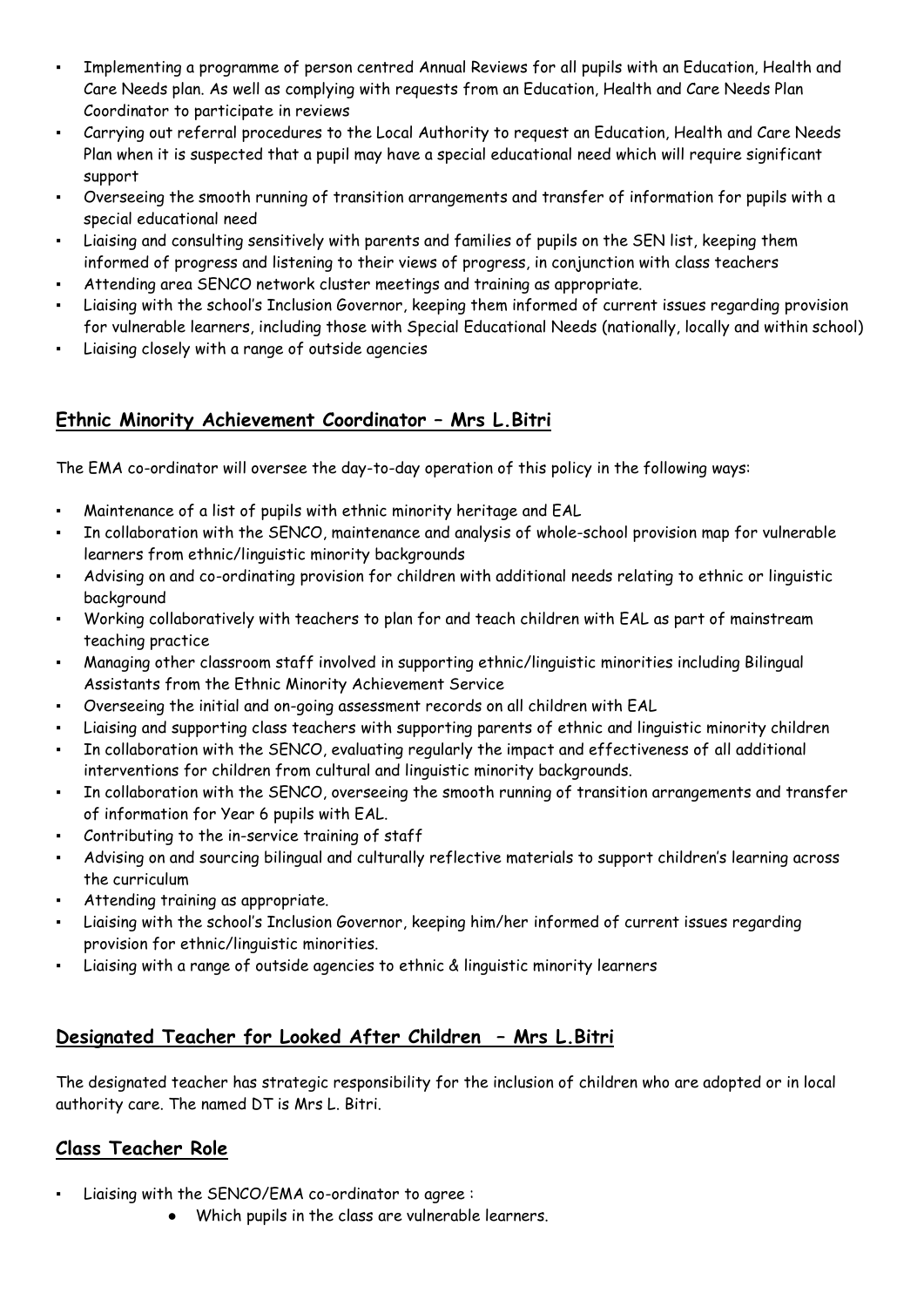- Which pupils are underachieving and need to have their additional interventions monitored on the provision map – but do not have special educational needs.
- Identifying which pupils may need a SEN Support Plan.
- Which pupils require additional support because of a special educational need and need to go on the school's SEN list.
- Which pupils require specialist support from outside professionals.

Securing good provision and good outcomes for all groups of vulnerable learners by :

- Providing differentiated teaching and learning opportunities, including differentiated work for EAL pupils which reduces linguistic difficulty whilst maintaining cognitive challenge.
- Quality first teaching.
- Ensuring there is adequate opportunity for pupils with special educational needs to work on agreed targets.
- Ensuring effective deployment of resources including teaching assistant support to maximise outcomes for all groups of vulnerable learners.

### **SEN - Special Educational Needs**

As an inclusive school, we do not seek to closely define the special educational needs for which we will make provision. We strive hard to ensure that appropriate interventions are put in place in order to meet the children's individual needs. The range of needs to-date has included pupils with:

- Specific literacy difficulties Autistic Spectrum Disorders
- 
- Hearing Impairment **Figure 2018** Hypermobility
- 
- Dyslexia Visual Impairment
	-
- Language Disorders Social, Emotional and Mental Health needs
- ADHD

In admitting pupils with special educational needs, we would expect to have informative discussions with both the pupil's family and the local authority to ascertain the suitability of our provision. We understand that it is initially our responsibility to make provision for a pupil with special educational needs through the school's devolved SEN budget. Thereafter we are aware of the process of applying for High Needs Funding if the pupil's and the school's needs make that a necessity. As a mainstream school, it would clearly be difficult for us to make provision for pupils whose needs and/or demands are significant, severe or profound. However, we do not rule this out and would make a careful assessment of the needs of each pupil in constructive conversation with other agencies.

### **Identification and Assessment of SEN**

Children's needs should be identified and met as early as possible through:

- The analysis of data including KS1 results, reading ages, other whole-school pupil progress data
- Classroom-based assessment and monitoring arrangements. (Cycle of plan, do and review.)
- Following up parental concerns
- Tracking individual children's progress over time,
- Liaison with feeder schools on transfer
- Information from other services
- Maintaining a provision map for learners with additional needs but which clearly identifies pupils receiving additional SEN Support from the school's devolved budget or in receipt of High Needs funding.
- Undertaking, when necessary, a more in depth, individual assessment. It may include a bilingual assessment where English is not the first language through EMAS.
- Involving an external agency where it is suspected that a special educational need is significant.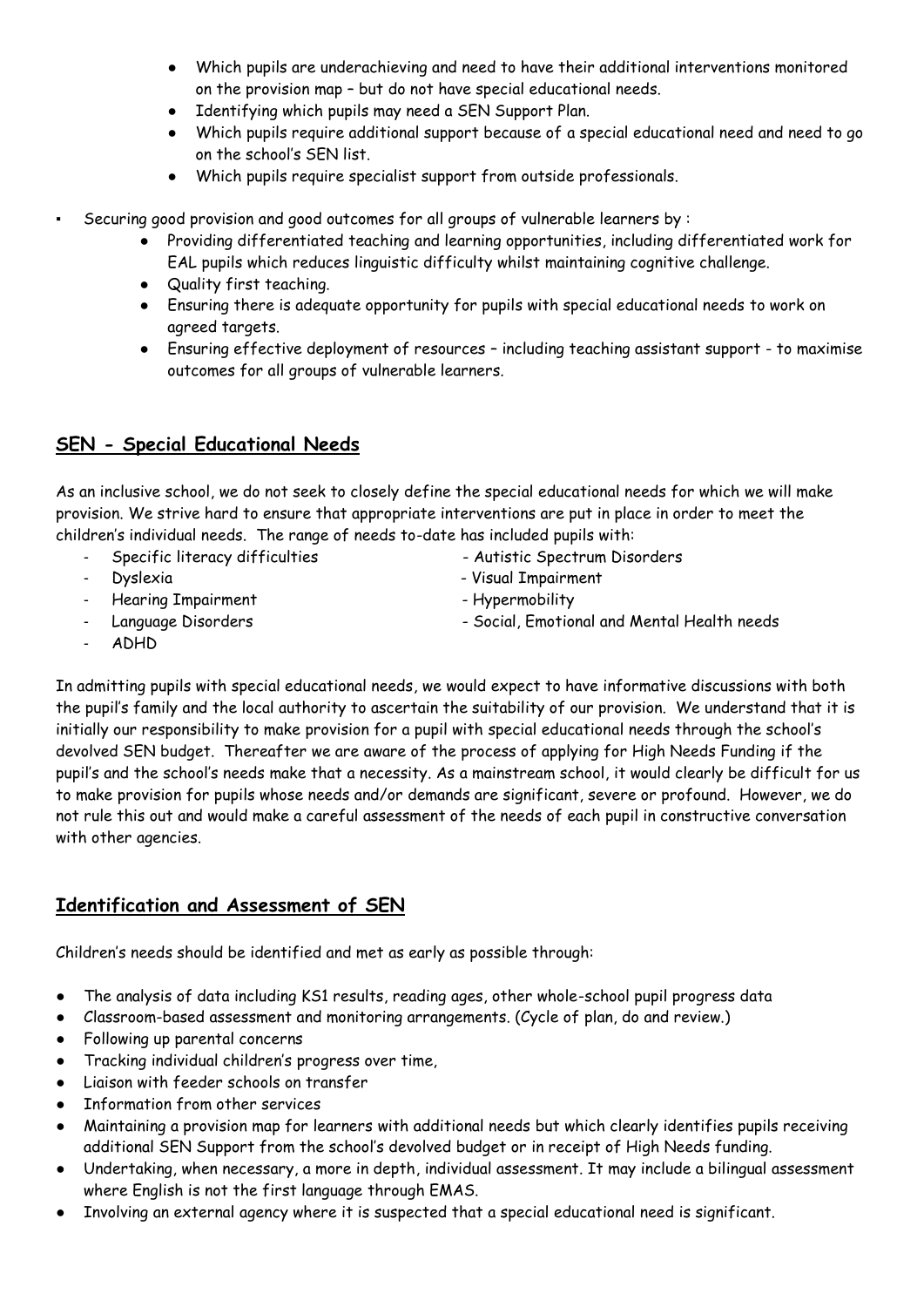### **Curriculum Access and Provision for SEN**

Where children are underachieving and/or identified as having special educational needs, the school provides for these additional needs in a variety of ways and might use a combination of these approaches to address targets identified for individual pupils.

- Teachers differentiate work as part of quality first teaching
- Following the 'plan, do, review' cycle of support
- Applying support interventions as appropriate
- Small group withdrawal time (limited and carefully monitored to ensure curriculum entitlement is not compromised)/ small group support in class
- Individual class support / individual withdrawal
- Bilingual support/access to translated materials
- **Homework**
- Pastoral Support
- Behavioural Support

### **Monitoring and Evaluation of SEN**

The monitoring and evaluation of the effectiveness of our provision for vulnerable learners is carried out in the following ways:

- classroom observation by the senior leaders
- ongoing assessment of progress
- Work and planning sampling
- informal feedback from all staff
- pupil interviews
- pupil progress tracking using assessment data (whole-school processes)
- monitoring targets and evaluating the impact of those targets on pupils' progress
- head teacher's report to parents and governors

#### **Identification, assessment and provision for all pupils**

The school adopts the 'Wave' approach for its allocation of resources:

## **Wave 1 - Well-differentiated, quality first teaching, including, where appropriate, the use of small group interventions. All learners with additional needs to be included on a year group provision map.**

- All learners will have access to quality first teaching.
- Some learners will have access to carefully differentiated activities or approaches directly related to the school curriculum which are part of our good practice in making teaching and learning accessible to pupils learning at different rates. These will usually be pupils who are underachieving and have been identified by the school as needing to make accelerated progress but will not necessarily be pupils with special educational needs. This is considered to be a differentiation of the usual school curriculum – not a special intervention for pupils with SEN.
- Children who have been identified as having a special educational need will be included on a year group provision map which outlines and monitors all additional interventions across the school. The provision map enables the school to:
	- o Plan strategically to meet pupils' identified needs and track their provision.
	- o Audit how well provision matches need
	- o Recognise gaps in provision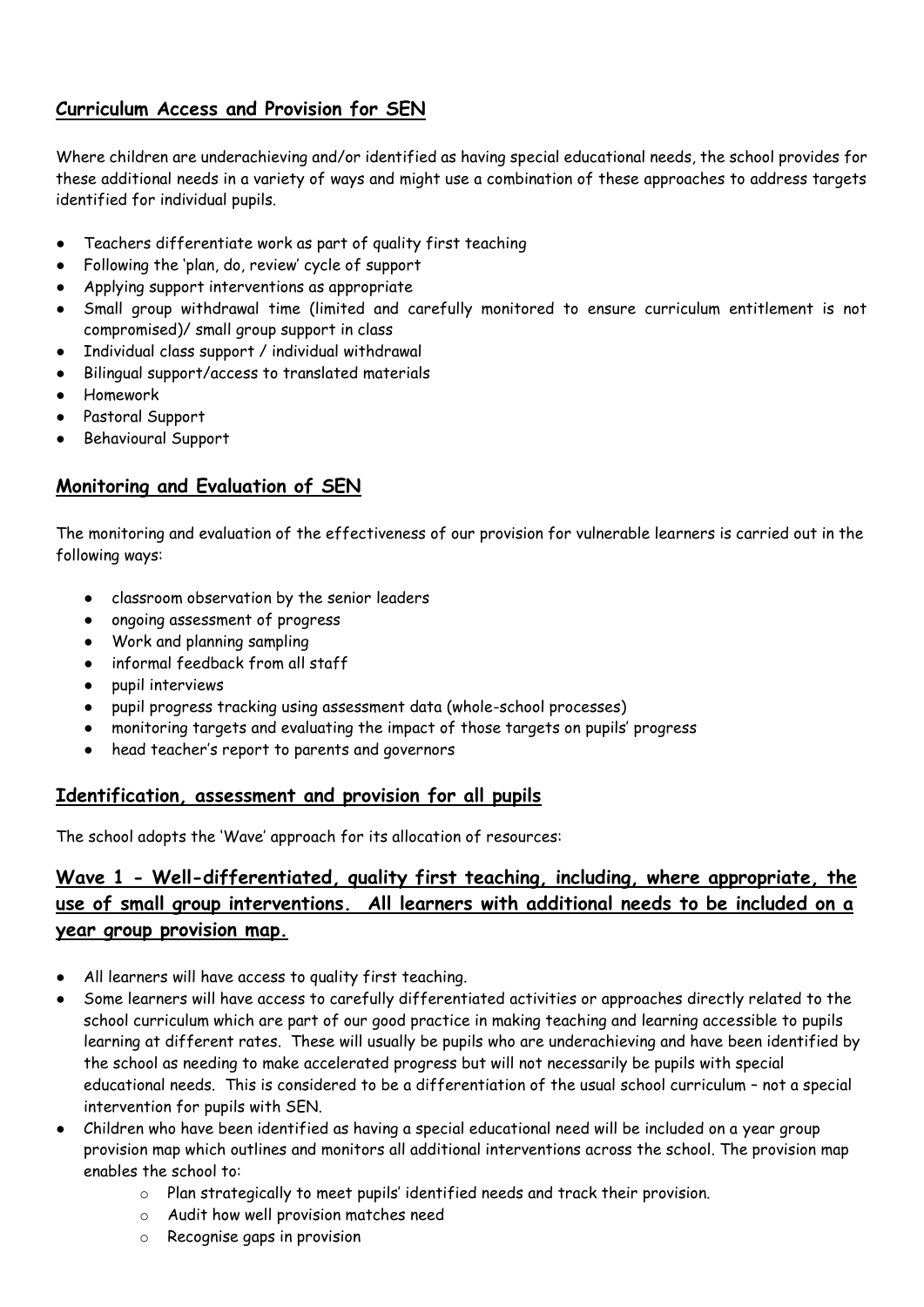- o Highlight repetitive or ineffective use of resources
- o Cost provision effectively
- o Demonstrate to all staff how support is deployed and staff training needs
- o Inform parents, LEA, external agencies and Ofsted about resource deployment
- o Focus attention on whole-school issues of learning and teaching as well as individual needs, providing an important tool for self-evaluation.

### **Wave 2: Targeted Support: SEN Support**

- Pupils will be offered SEN support when it is clear that their needs require intervention which is "additional to" or "different from'' the ordinarily available provision offer for all pupils in the school ie: they have a special educational need as defined by the SEN Code of Practice 2014.
- Under-achieving pupils and pupils with EAL who do not have SEN will **not** be placed on the list of pupils being offered additional SEN support (but will be on the school's action plan and provision map).
- In keeping with all learners, intervention for pupils on the SEN list will be identified and tracked using the school provision map.
- For those pupils on a SEN Support Plan, pupils will automatically have outcomes to address which be reviewed termly alongside parents.
- Some children may require additional input from outside agencies and professionals permission will be sought from parents should this be necessary.

### **Wave 3: Specialist Intervention: Education, Health and Care Needs Plan**

- It may be decided that a very small number of the pupils on the SEN list will require additional High Needs funding from the Local Authority. This will initially commence with an 'SEN Support Plan' being put in place and will then be reviewed termly with parents/carers in order to ensure their underlying special educational need is being addressed. This may particularly be the case where outside agencies have been involved in assessing the pupil or contributing to their provision. Where the school can evidence that more than £6,000 above the Average Weighted Pupil Unit has, or will need to be spent on a pupil within any one financial year, in order to meet his or her special educational needs. An application can then be made to the Local Authority for an Education, Health and Care Needs Assessment.
- Where a pupil has a significant, severe and sustained need, it may be necessary to enter a multidisciplinary assessment process with health and social care in order to consider the need for an Education Health and Care Plan.
- Pupils with an Education, Health and Care Needs Plan will have access to all arrangements as for pupils on SEN support and, in addition to this, will have an Annual Review of their plan.
- Our school will comply with all local arrangements and procedures when applying for: High Needs Funding, an Education, Health and Care Needs Plan, transport and will ensure that all prerequisites for application have been met through ambitious and pro-active additional SEN Support using our devolved budget at an earlier stage.
- Our review procedures fully comply with those recommended in Section 6.15 of the Special Educational Needs Code of Practice and with local NCC policy and guidance - particularly with regard to the timescales set out within the process.

## **Assessing and Reviewing pupils' progress and the effectiveness of our educational provision for pupils with Special Educational Needs**

Depending upon the stage of support as outlined above, the progress of our pupils will be assessed and reviewed through:

- Daily monitoring and assessment.
- Pupil Progress meetings with Head teacher / Deputy Head teacher / SENCO / class teachers and year leaders.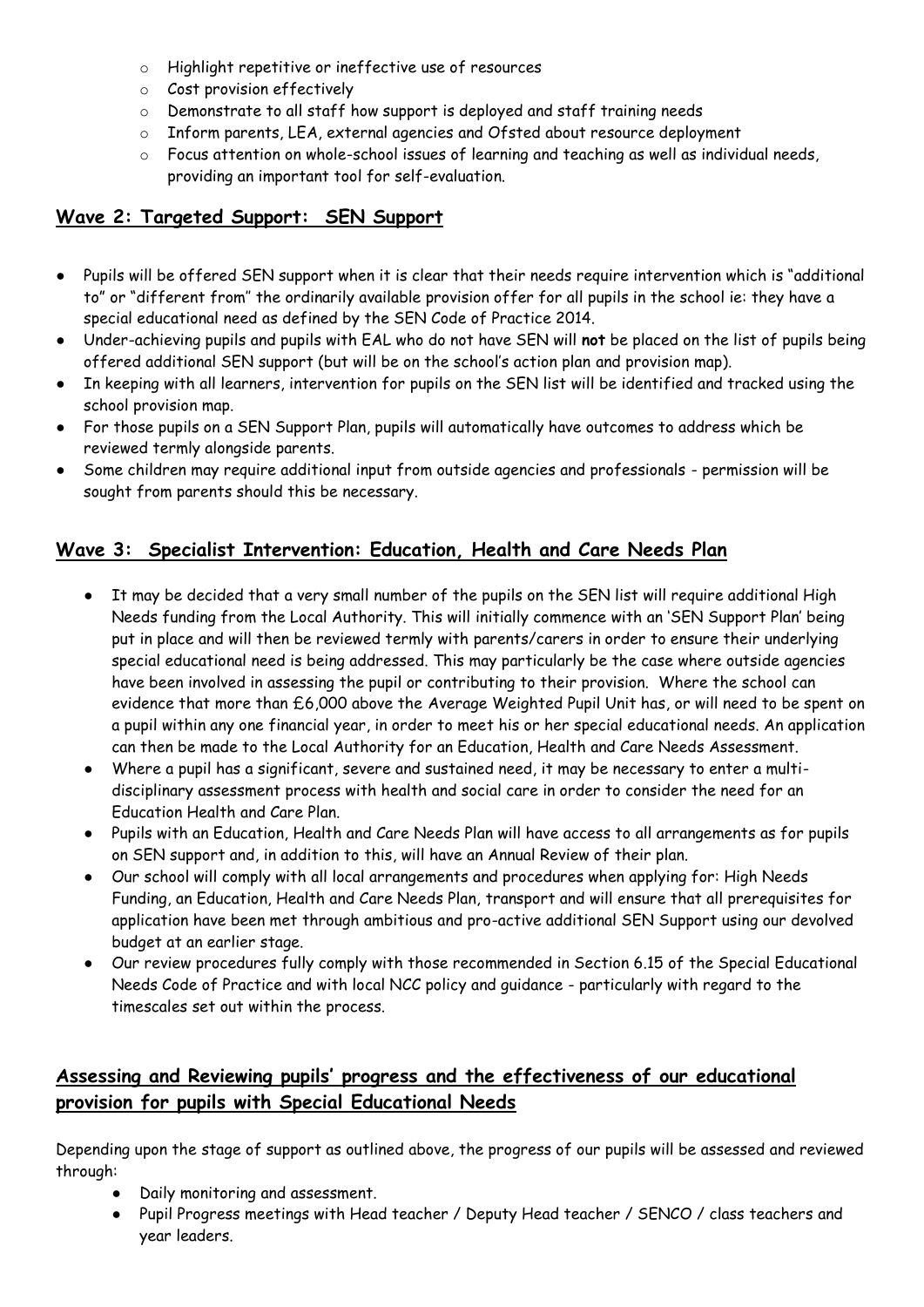- Evaluation of the effectiveness of interventions on the provision map.
- Evaluation of whether pupils in receipt of High Needs Funding and/or with Education Health and Care Plans are meeting their individual targets which have been written to address their underlying special educational need.
- Ongoing reviews to adjust provision as required within staff discussion and termly reviews with Parents / Carers of those pupils on SEN Support Plans.
- Annual review of Statements/Education Health and Care Plans are prescribed in the SEND Code of Practice (September 2014).

#### **How children and young people with SEN are enabled to engage in activities**

- As an inclusive school, we do everything we can to ensure that pupils of all abilities and needs are fully included in the life of the school.
- Where appropriate and legitimate, we endeavour to provide different ways for all learners to access the same learning experience, rather than withdrawing pupils and providing an entirely different activity.
- Our deployment of additional staffing and resources funded from our devolved additional needs budget through the Local Offer, ensure that all curriculum experiences are available to all pupils in the school (EG: educational visits, extra-curricular activities), particularly where a voluntary financial contribution from parents is required for the activity to run. This is in compliance with the Equality Act 2010.
- All lesson planning seeks to address the learning needs of all pupils in the class. This is also regularly monitored by subject leaders and /or senior leaders during observations of teaching and learning in classrooms, attention is given to whether the ongoing learning offer is inclusive.
- Pupils are encouraged to analyse how they themselves learn and there is an ongoing dialogue about this in the classroom. Pupils are given the opportunity and support to develop self-help strategies to ensure their full access to the curriculum.

#### **Emotional and Social Development**

Meon Junior recognise all its pupils as equal individuals and are committed to developing an inclusive and supportive learning environment that removes barriers to learning and in which all learners achieve their full potential.

Within school we have a range of support networks. These include:

- Pastoral Support: to enable pupils to discuss views and concerns in a non-judgmental environment
- Tailored support from class teachers, SENCO, pastoral team, behaviour support and ELSA e.g. drop ins, worry box, support programmes
- Friendships / Behaviour / Social and Emotional groups

### **Staff Training**

- In accordance with Section 6 of the SEN Code of Practice 2014 the SENCO at Meon Junior School is a Qualified Teacher who has also achieved her Statutory Accreditation.
- The SENCO will regularly attend local network meetings and / or cluster groups
- All staff will be trained in how to best support all vulnerable learners in order to maximise their achievement as part of the school development plan and annual schedule of continuous professional development. Specific training needs will be identified and met through the appraisal/performance management process.
- Specialist advice and expertise in relation to assessment and support of individual pupils will be commissioned by the school, accessing, as far as possible, services available as part of the Local Offer. Service level agreements and quality assurance criteria will be put in place at the point of commissioning and the head teacher and senior leaders will be responsible for reporting to governors on these arrangements (including value for money).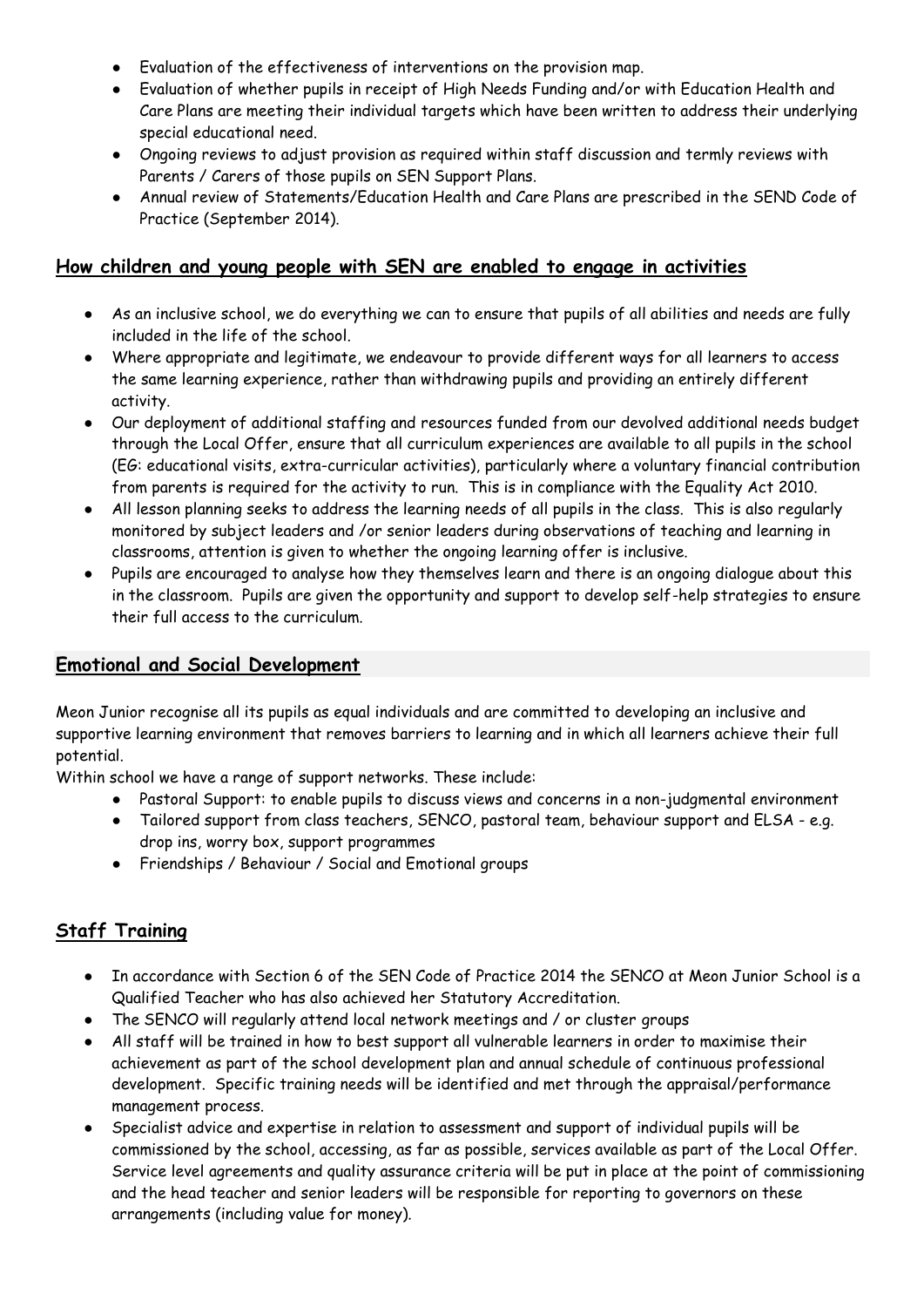● All staffing appointments to support vulnerable learners will be carried out in accordance with equal opportunities legislation, employment law, safer recruiting policy and best practice. All vacancies will be competitively advertised to ensure our school employs staff of the highest calibre.

### **Supporting children and young people with Special Educational Needs**

- When specialist equipment or a high level of staffing support is required to support a pupil with special educational needs, our school will fund this as additional SEN support up to £6,000 per annum for each individual pupil. Thereafter, if the cost is higher and the provision of these facilities is likely to be prolonged, the school will set up a SEN Support Plan which will be reviewed termly to identify needs/ and funding levels required before submitting an application for an EHCP, if required.
- Specialist equipment and expertise in relation to its use will be purchased/hired/ commissioned by the school from the open market, subject to the usual guarantees, service level agreements and quality assurance criteria. Our school will, wherever possible, join with other schools in joint purchasing/hire of equipment.
- All staffing appointments to support vulnerable learners will be carried out in accordance with equal opportunities legislation, employment law, safer recruiting policy and best practice. All vacancies will be competitively advertised and recruited.

### **Arrangements for consulting and involving children and parents of children with Special Educational Needs**

### **Partnership with Parents/Carers**

As all teachers are teachers of SEN, parents are asked to discuss any concerns about their child's learning with the class teacher first. The SENCO will work alongside teachers and parents to support identification and any additional educational needs. The school aims to work in partnership with parents and carers. We do so by:

- Working effectively with all other agencies supporting children and their parents.
- Giving parents and carers opportunities to play an active and valued role in their child's education
- Making parents and carers feel welcome.
- Encouraging parents and carers to inform school of any difficulties they perceive their child may be having or other needs the child may have which need addressing.
- Supporting parents through involvement with our pastoral support worker, behaviour support worker and SENCO.
- Instilling confidence that the school will listen and act appropriately.
- Focusing on the child's strengths as well as areas of additional need.
- Allowing parents and carers opportunities to discuss ways in which they and the school can help their child.
- Agreeing targets for all pupils, in particular, those not making expected progress and, for some pupils identified as having special educational needs, involving parents in the drawing-up and monitoring progress against these targets.
- Keeping parents and carers informed and giving support during assessments and any related decision-making process.
- Making parents and carers aware of the Parent Partnership services available as part of the Local Offer.
- Providing all information in an accessible way, including, where necessary, translated information for parents with English as an Additional Language.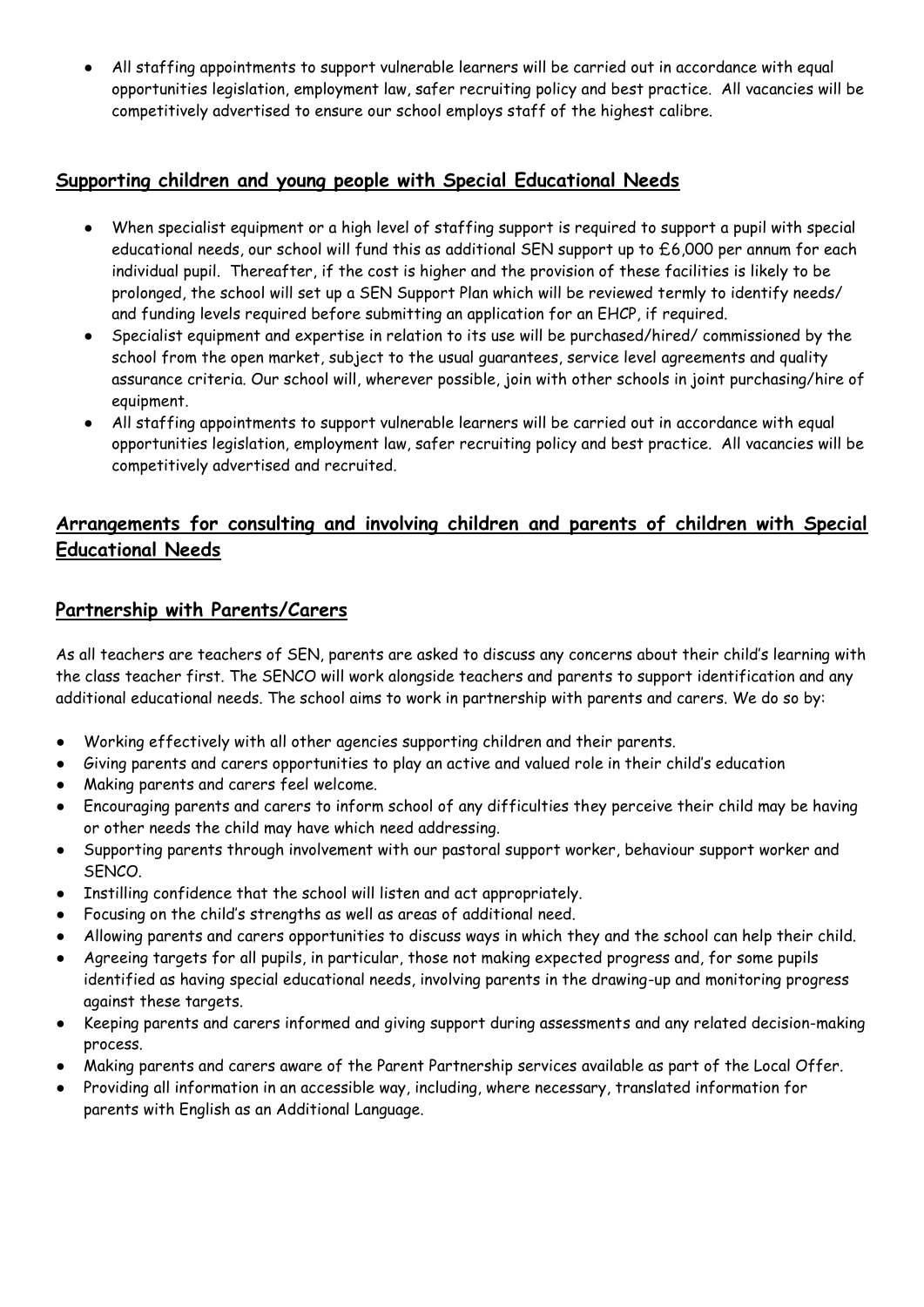### **Involvement of Pupils**

We recognise that all pupils have the right to be involved in making decisions and exercising choice. In most lessons, all pupils are involved in monitoring, reviewing their progress and addressing their own identified targets. We endeavour to fully involve all pupils by encouraging them to:

- State their views about their education and learning.
- Identify their own needs and learn about learning.
- Share in individual target setting across the curriculum so that they know what their targets are and why they have them.
- Self-review their progress and set new targets.
- Monitor their success at achieving the targets on their SEN Support Plan (not required for all pupils with special educational needs).

### **How our school involves other organisations in meeting children and young people's Special Educational Needs and supporting their families.**

Our school will identify sources of support and training from outside agencies and specialist teachers. We seek to respond quickly to emerging need and work closely with a wide range of outside agencies including :

- Multi Agency Support Hub (MASH)
- Children and Adolescent Mental Health Service (CAMHS)
- Educational Psychology Service (EP)
- Solent NHS Trust
- Speech and Language Therapists (SALT)
- Portsmouth Inclusion Team
- In accordance with the SEND Code of practice 2014 we invite all relevant agencies to annual review meetings, transition meetings and specific provision planning meetings involving pupils with special educational needs in our school. For pupils with SEN Support Plans and Education, Health and Care Plans, we comply fully with requests from independent facilitators to provide information and cooperate fully with other agencies.
- We liaise with voluntary bodies in order to be as familiar as possible with best practice when the special educational needs of a pupil are very specific (E.g: Autism, Visual impairment etc).
- We have a clear point of contact within the school who will coordinate the support from outside agencies for each pupil. Most often this will be the SENCo but in some cases it can be another member of staff who we have identified as a key worker.

### **Arrangements for Transition**

- We ensure a smooth transition into our school from the previous phase of education and from our school into the next phase of education.
- We will ensure early and timely planning for transfer to a pupil's next class/phase of education and pupils with Education Health and Care Plans will have transition arrangements discussed at review meetings convened by the plan coordinator.
- Support for the pupil in coming to terms with moving on will be carefully planned and will include familiarisation visits and support from our Pastoral Team. Pupils will be included in all "class transition days" to the next phase but may also be offered additional transition visits.
- Pupils and parents will be encouraged to consider all options for the next phase of education and the school will involve outside agencies, as appropriate, to ensure information is comprehensive but easily accessible and understandable. Accompanied visits may be arranged as appropriate.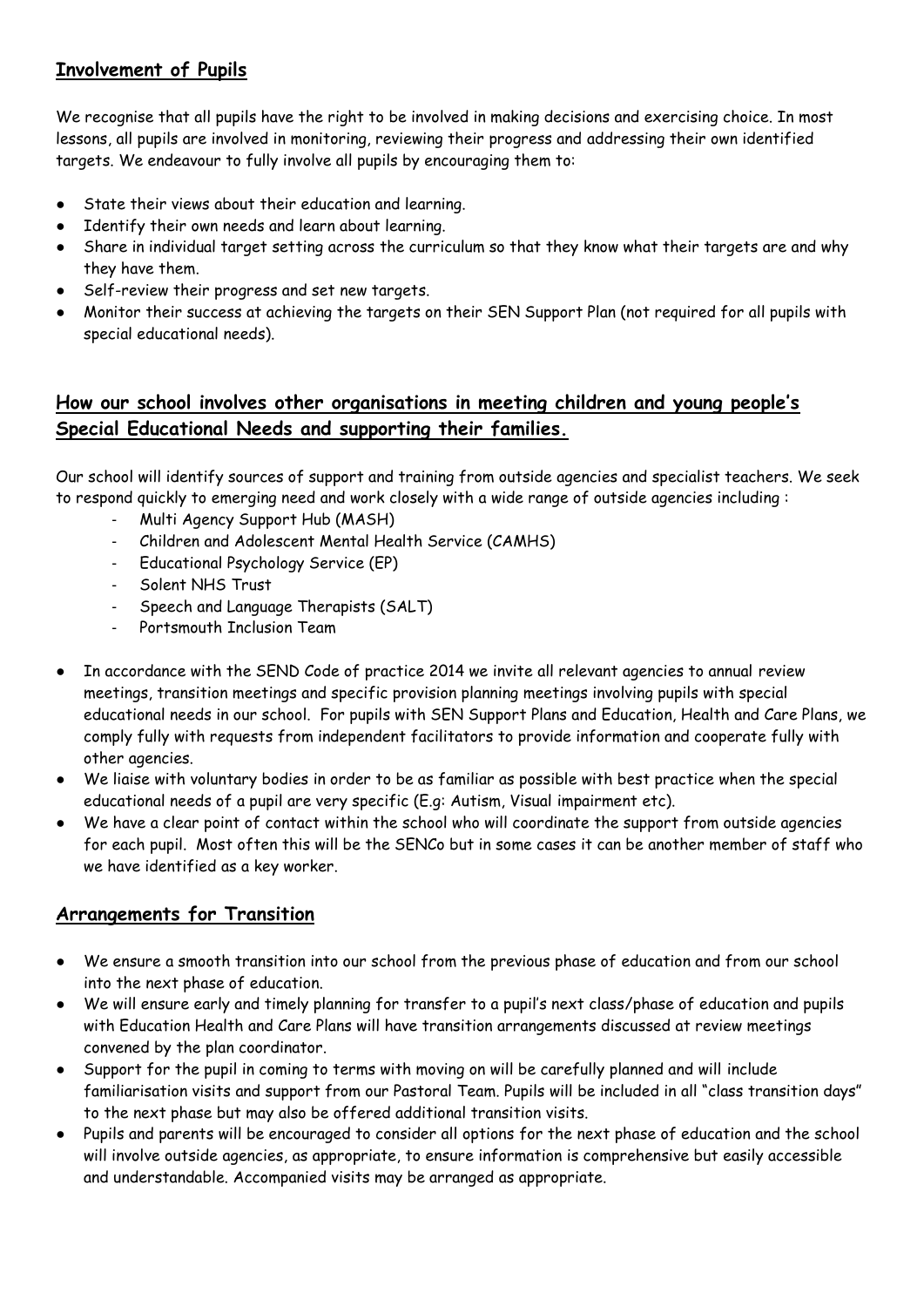#### **Admission Arrangements**

No child will be refused admission to school on the basis of his or her special educational, ethnicity or language need. In line with the Equalities Act 2010, we will not discriminate against children with a disability/additional need and we will take all reasonable steps to provide effective educational provision *(please also see Admission policy for the school, as agreed with the Portsmouth Local Authority)*

### **SEN INFORMATION REPORT**

The school's information report and contact details of all support services for the parents of pupils with special educational needs, including those for arrangements made in accordance with clause 32 can be seen on the Portsmouth Local Offer website at:

#### [www.portsmouthlocaloffer.org](http://www.portsmouthlocaloffer.org/)

# **EAL Inclusion of pupils with English as an additional language**

A pupil who has English as an Additional Language is a pupil whose first language is not English, and who uses that language on a regular basis inside or outside of school. EAL pupils are not considered to have a Special Educational Need, but are seen to benefit from the ability to live and learn in more than one language.

We strive to recognise, welcome and celebrate linguistic and cultural diversity and have high expectations of all pupils regardless of ethnic, cultural or linguistic heritage. We aim to include all pupils and parents in our school by respecting that diversity and reflecting it in our school environment, curriculum, learning resources and partnership with parents. We welcome the enrichment that linguistic and cultural diversity brings to our school community.

The routine and prolonged withdrawal from mainstream of children with EAL is not recognised as good practice and does not promote rapid language acquisition. Language acquisition is best promoted through a range of good, inclusive strategies, interventions and differentiation of the usual school curriculum.

### **Admissions**

No pupil will be refused admission on the basis of ethnicity or EAL. Pupils who have EAL will be admitted under the same criteria as any other pupil applying for a school place. Where parents do not speak English, we endeavour to provide oral and written information and help in first language which will facilitate the admission process and provide key information about our school.

### **Provision**

Pupils with EAL will have full access to mainstream provision regardless of their proficiency in English. Where necessary, additional support will be given to improve the acquisition of English: The following provision can be expected:

- Initial assessment of EAL
- A further mother tongue assessment may be applicable where SEN is known or where further information needs to be gathered in the pupil's first language
- Pupils will be set work to match their academic ability.
- Work in class will be differentiated for pupils to lessen linguistic difficulties without significantly reducing academic challenge. Differentiated homework will be provided as required to enable the pupil to improve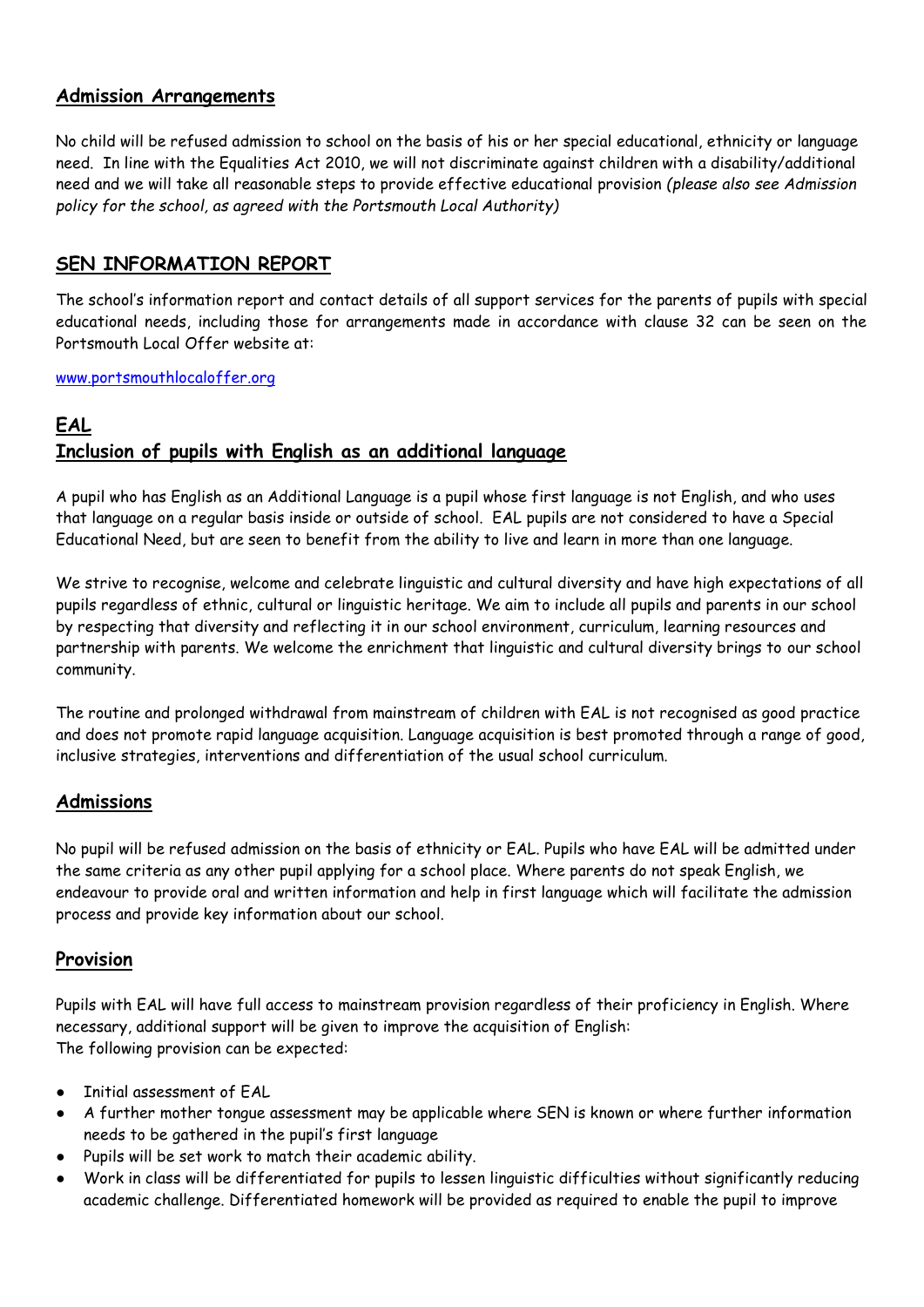their knowledge and use of English and to participate in homework activities on an equal basis with their peers.

- Additional support for pupils may be given through: first language resources & translation facilities; teaching support on a 1:1 or small group basis, peer group support; pre-teaching of key concepts and vocabulary.
- Where necessary, catch-up work will be provided for pupils arriving from overseas who have experienced a different curriculum or who may have gaps in their schooling. Where pupils are ahead of their peer group in terms of learning, differentiation will be made in order to access learning at an appropriate level.
- Progress of EAL pupils will be monitored against National Curriculum indicators. Where accelerated progress in English is needed for reasons of EAL, targets will be set and provision made on agreement between the class teacher and the EMA Co-ordinator or SENCO. Provision will be recorded and monitored for effectiveness using the school's provision map, in line with standard practice for all vulnerable learners in the school. The pupil will not be placed on the SEN register for reasons of EAL.

## **Parental Support**

We recognise that some parents who are learning English may find it difficult to communicate with the school and approach the school regarding any concerns they may have on their child's progress. We endeavour to fully include EAL parents in the life of the school by, wherever possible, providing interpreting facilities at parents' evenings and other school meetings and by providing key school information in translated format.

# **LAC Inclusion of pupils who are Looked After in Local Authority Care**

Our school recognises that:

- Children who are looked after in local authority care have the same rights as all children but may have additional needs due to attachment issues, early neglect, separation and loss, trauma and many placement moves. These barriers to learning can affect their educational outcomes and their personal, social and emotional development.
- There are commonly understood reasons (Social Exclusion Unit Report : 2003] why children who are looked after in local authority care often fail to make expected progress at school:
	- Placement instability
	- Unsatisfactory educational experiences of many carers
	- Too much time out of school
	- Insufficient help if they fall behind
	- Unmet needs emotional, mental, physical
- There is a statutory requirement for all schools to have a designated teacher (DT) for looked after children. (The name of the current designated teacher at our school is given at the end of this inclusion policy). The responsibilities of our designated teacher include:
	- Monitoring the progress of children who are 'looked after' to ensure that they have the best life chances possible and access to the full range of opportunities in school.
	- Ensuring that children who are 'looked after' have access to the appropriate network of support.
	- Being involved with the Personal Education Plan (PEP) and that it is regularly reviewed, at least every six months.
	- Ensuring that information concerning the education of children who are 'looked after' is transferred between agencies and individuals.
	- Preparing a report on the child's educational progress to contribute towards the statutory review.
	- Discussing feedback from the statutory review (chaired by the Independent Reviewing Officer) with social workers and, where necessary, the carers and a member of the school team.
	- Liaising with the child's social worker to ensure that there is effective communication at all times.